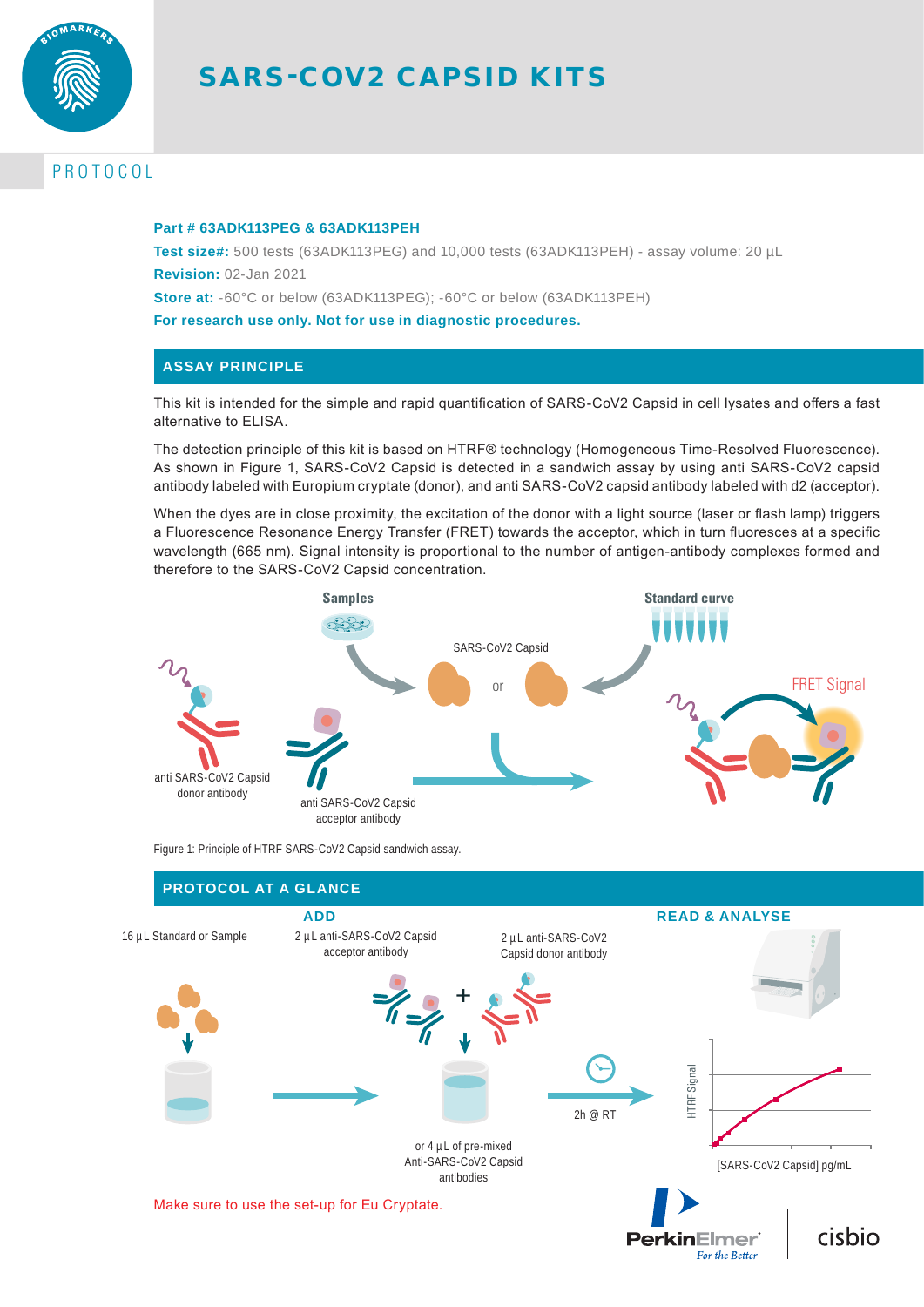## **MATERIALS PROVIDED:**

| <b>KIT COMPONENTS</b>                 | 500 TESTS *<br><b>CAT # 63ADK113PEG</b>   | 10,000 TESTS *<br><b>CAT # 63ADK113PEH</b> |
|---------------------------------------|-------------------------------------------|--------------------------------------------|
| SARS-CoV2 Capsid Standard<br>Frozen   | 1 vial - 50 µL<br>$1.5 \mu q/mL$          | 1 vial - $50 \mu L$<br>$1.5 \mu q/mL$      |
| SARS-CoV2 Capsid Eu Cryptate Antibody | 1 vial - 20 µL<br>Frozen - 50X            | 1 vial $-0.4$ mL<br>Frozen - 50X           |
| SARS-CoV2 Capsid d2 Antibody          | 1 vial - 20 µL<br>Frozen - 50X            | 1 vial - 0.4 mL<br>Frozen - 50X            |
| Lysis buffer #5 **<br>4X              | 4 vials<br>2 mL                           | 1 vial<br>130 mL                           |
| Detection buffer ***<br>ready-to-use  | 1 vial<br>2 mL<br><b>Detection Buffer</b> | 1 vial<br>$50$ mL<br>Detection Buffer      |

\* When used as advised, the two available kit sizes will provide sufficient reagents for 500 tests and 10,000 tests respectively in 20 µL final volume..

Assay volumes can be adjusted proportionally to run the assay in 96 or 1536 well microplates.

\*\* Medium like cell culture medium can be an alternative to the diluent.

\*\*\* The Detection buffer is used to prepare working solutions of acceptor and donor reagents.

#### **PURCHASE SEPARATELY:**

• HTRF®-Certified Reader. Make sure the setup for Eu Cryptate is used.

For a list of HTRF-compatible readers and set-up recommendations, please visit www.cisbio.com/compatible-readers

• Small volume (SV) detection microplates. For information about microplate recommendations, please visit our website at: cisbio. com/microplates-recommendations

# **STORAGE AND STABILITY**



Store the kit at -60°C or below.

Under proper storage conditions, reagents are stable until the expiry date indicated on the label. Detection buffer is shipped frozen, but can be stored at 2-8°C in your premises.

If lyophilized, reconstituted reagents, antibodies, and standard stock solutions may be frozen and thawed only once. To avoid freeze/thaw cycles, it is recommended to dispense remaining stock solutions into disposable plastic vials for storage at -60°C or below .

Reagents

Volume of SARS CoV2 capsid standard aliquots should not be under 10 µL.

# **REAGENT PREPARATION**

#### **BEFORE YOU BEGIN:**

- It is very important to prepare reagents in the specified buffers. The use of an incorrect lysis buffer may affect reagent stability and assay results.
- Thaw the frozen reagents at room temperature, allow them to warm up to room temperature for at least 30 mins before use
- Before use, allow Lysis buffer and Detection buffer to warm up at room temperature and homogenize them with a vortex.
- Antibody solutions must be prepared in individual vials and can be mixed prior to dispensing.
- SARS-CoV2 Capsid standards (for standard curve) must be prepared in lysis buffer or in the same medium as the samples.

# **TAKE CARE TO PREPARE STOCK AND WORKING SOLUTIONS ACCORDING TO THE DIRECTIONS FOR THE KIT SIZE YOU HAVE PURCHASED.**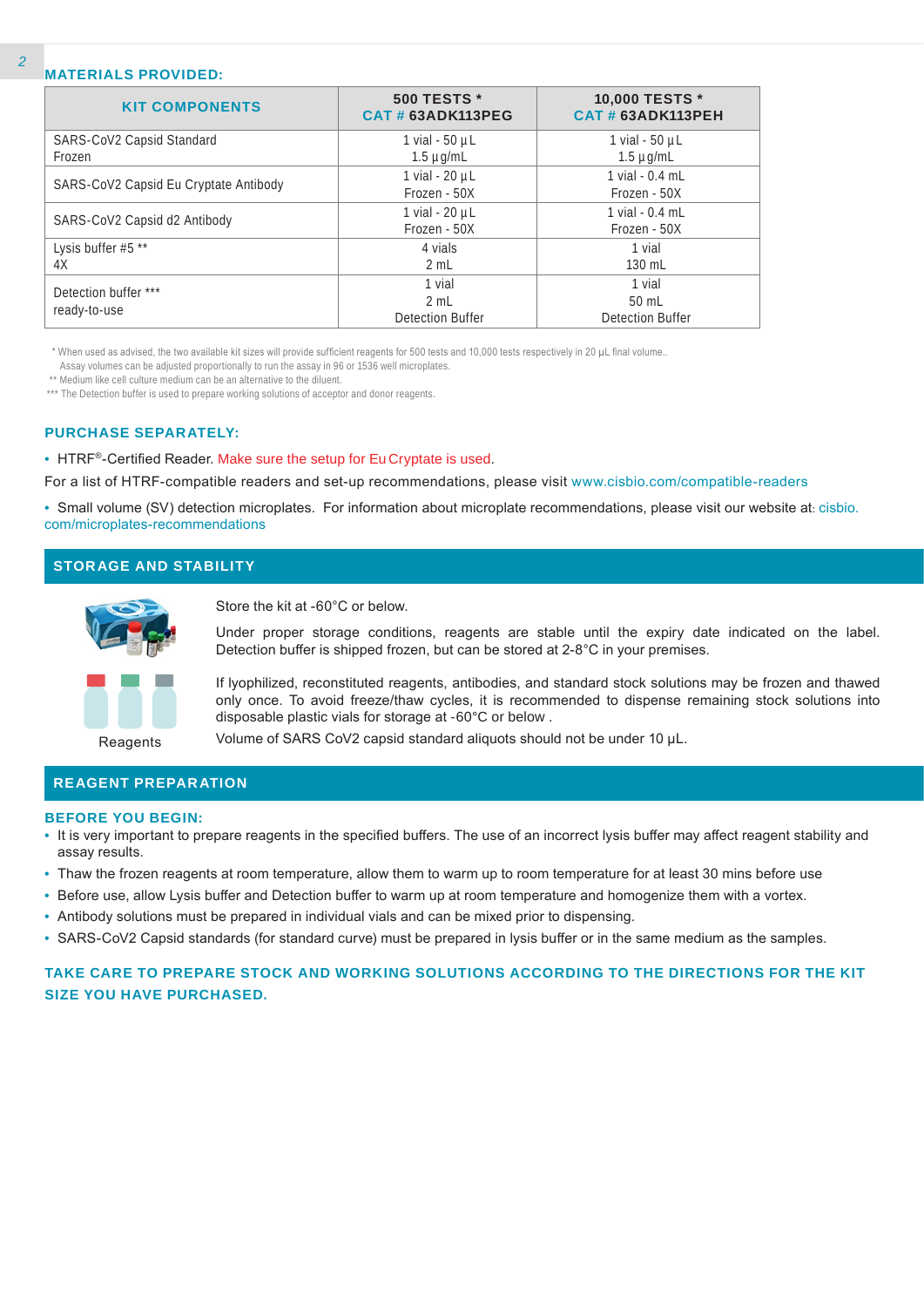# **TO PREPARE REAGENT STOCK SOLUTIONS:**

| 500 TESTS KIT - 63ADK113PEG                                                                                                                                                                                                                                                                                                                                                                                                                                         |                                            | 10,000 TESTS KIT - 63ADK113PEH |                                                                                                                                                                                                                                                                                                                                                                                                                                                                     |
|---------------------------------------------------------------------------------------------------------------------------------------------------------------------------------------------------------------------------------------------------------------------------------------------------------------------------------------------------------------------------------------------------------------------------------------------------------------------|--------------------------------------------|--------------------------------|---------------------------------------------------------------------------------------------------------------------------------------------------------------------------------------------------------------------------------------------------------------------------------------------------------------------------------------------------------------------------------------------------------------------------------------------------------------------|
|                                                                                                                                                                                                                                                                                                                                                                                                                                                                     | Anti-SARS-CoV2 Capsid Eu Cryptate antibody |                                |                                                                                                                                                                                                                                                                                                                                                                                                                                                                     |
| Thaw the SARS-CoV2 Capsid Eu Cryptate antibody.<br>Mix gently.<br>This 50X stock solution can be frozen and stored at<br>-60°C or below.                                                                                                                                                                                                                                                                                                                            |                                            |                                | Thaw the SARS-CoV2 Capsid Eu Cryptate antibody.<br>Mix gently.<br>This 50X stock solution can be frozen and stored at<br>-60°C or below.                                                                                                                                                                                                                                                                                                                            |
|                                                                                                                                                                                                                                                                                                                                                                                                                                                                     | Anti-SARS-CoV2 Capsid d2 antibody          |                                |                                                                                                                                                                                                                                                                                                                                                                                                                                                                     |
| Thaw the SARS-CoV2 Capsid d2 antibody . Mix<br>gently.<br>This 50X stock solution can be frozen and stored at<br>$-60^{\circ}$ C or below.                                                                                                                                                                                                                                                                                                                          |                                            |                                | Thaw the SARS-CoV2 Capsid d2 antibody . Mix<br>gently.<br>This 50X stock solution can be frozen and stored at<br>-60°C or below.                                                                                                                                                                                                                                                                                                                                    |
|                                                                                                                                                                                                                                                                                                                                                                                                                                                                     | SARS-CoV2 Capsid Standard                  |                                |                                                                                                                                                                                                                                                                                                                                                                                                                                                                     |
| Thaw the SARS-CoV2 Capsid Standard solution<br>(1.5 µg/mL) at RT. Mix gently. To avoid freeze/thaw<br>cycles, it is recommended to dispense remaining stock<br>solution into disposable plastic vials for storage at<br>-60°C or below.                                                                                                                                                                                                                             |                                            |                                | Thaw the SARS-CoV2 Capsid Standard solution<br>(1.5 µg/mL) at RT. Mix gently. To avoid freeze/thaw<br>cycles, it is recommended to dispense remaining stock<br>solution into disposable plastic vials for storage at<br>$-60^{\circ}$ C or below.                                                                                                                                                                                                                   |
|                                                                                                                                                                                                                                                                                                                                                                                                                                                                     | Lysis buffer                               |                                |                                                                                                                                                                                                                                                                                                                                                                                                                                                                     |
| Determine the amount of lysis buffer needed for the<br>experiment. Each 96-well requires generally 50 µL<br>of lysis buffer. Dilute 4-fold the 4 X lysis buffer with<br>distilled water: homogenize the 4 X lysis buffer with a<br>vortex and add 1 volume of stock solution in 3 volumes<br>of distilled water (e.g., 1.25 mL of lysis buffer + 3.75<br>mL of distilled water). Mix gently after dilution. This 1 X<br>lysis buffer is stable for 2 days at 2-8°C. | $3$ vol                                    | 1 vol<br>4X                    | Determine the amount of lysis buffer needed for the<br>experiment. Each 96-well requires generally 50 µL<br>of lysis buffer. Dilute 4-fold the 4 X lysis buffer with<br>distilled water: homogenize the 4 X lysis buffer with a<br>vortex and add 1 volume of stock solution in 3 volumes<br>of distilled water (e.g., 1.25 mL of lysis buffer + 3.75<br>mL of distilled water). Mix gently after dilution. This 1 X<br>lysis buffer is stable for 2 days at 2-8°C. |
|                                                                                                                                                                                                                                                                                                                                                                                                                                                                     | <b>Detection buffer</b>                    |                                |                                                                                                                                                                                                                                                                                                                                                                                                                                                                     |
| The Detection buffer is ready-to-use.                                                                                                                                                                                                                                                                                                                                                                                                                               |                                            |                                | The Detection buffer is ready-to-use.                                                                                                                                                                                                                                                                                                                                                                                                                               |

# **TO PREPARE ANTIBODY WORKING SOLUTIONS:**

Each well requires 2 µL of SARS-CoV2 Capsid-Eu Cryptate Antibody and 2 µL of SARS-CoV2 Capsid-d2 Antibody.

Prepare the two antibody solutions in separate vials.

| 500 TESTS KIT - 63ADK113PEG                                                                                                                                                                                                                                                                                                              |                   |                   | 10,000 TESTS KIT - 63ADK113PEH                                                                                                                                                                                                                                                                                                       |  |
|------------------------------------------------------------------------------------------------------------------------------------------------------------------------------------------------------------------------------------------------------------------------------------------------------------------------------------------|-------------------|-------------------|--------------------------------------------------------------------------------------------------------------------------------------------------------------------------------------------------------------------------------------------------------------------------------------------------------------------------------------|--|
| SARS-CoV2 Capsid Eu Cryptate antibody                                                                                                                                                                                                                                                                                                    |                   |                   |                                                                                                                                                                                                                                                                                                                                      |  |
| Dilute 50-fold the 50X stock solution (thawed<br>reagent) of Anti-SARS-CoV2 capsid Eu Cryptate<br>antibody with the Detection buffer: add 1 volume of<br>Eu Cryptate antibody stock solution in 49 volumes<br>of Detection buffer (e.g., 20 µL of reconstituted<br>Eu Cryptate antibody stock solution + 980 µL of<br>Detection Buffer). | 49 vol<br>1 vol   | $49$ vol<br>1 vol | Dilute 50-fold the 50X stock solution (thawed<br>reagent) of Anti SARS-CoV2 capsid Eu Cryptate<br>antibody with the Detection buffer: add 1 volume<br>of Cryptate antibody stock solution in 49 volumes<br>of Detection buffer (e.g., 0.4 mL of reconstituted<br>Cryptate-antibody stock solution + 19.6 mL of<br>Detection Buffer). |  |
| SARS-CoV2 Capsid d2 antibody                                                                                                                                                                                                                                                                                                             |                   |                   |                                                                                                                                                                                                                                                                                                                                      |  |
| Dilute 50-fold the 50X stock solution (thawed<br>reagent) of Anti-SARS-CoV2 capsid d2 antibody with<br>the Detection buffer: add 1 volume of d2 antibody<br>stock solution in 49 volumes of Detection buffer<br>(e.g., 20 µL of reconstituted d2 antibody stock<br>solution + 980 µL of Detection Buffer).                               | $49$ vol<br>1 vol | $49$ vol<br>1 vol | Dilute 50-fold the 50X stock solution (thawed<br>reagent) of Anti-SARS-CoV2 capsid d2 antibody<br>with the Detection buffer: add 1 volume of d2<br>antibody stock solution in 49 volumes of Detection<br>buffer (e.g., 0.4 mL of reconstituted d2 antibody<br>stock solution + 19.6 mL of Detection Buffer).                         |  |
| Antibody mix                                                                                                                                                                                                                                                                                                                             |                   |                   |                                                                                                                                                                                                                                                                                                                                      |  |
| It is possible to pre-mix the two ready-to-use<br>antibody solutions just prior to dispensing the<br>reagents by adding 1 volume of d2 antibody solution<br>to 1 volume of Cryptate antibody solution (e.g. 1 mL<br>of d2 antibody + 1 mL of Cryptate antibody).                                                                         |                   |                   | It is possible to pre-mix the two ready-to-use<br>antibody solutions just prior to dispensing the<br>reagents by adding 1 volume of d2 antibody solution<br>to 1 volume of Cryptate antibody solution (e.g. 1 mL<br>of d2 antibody + 1 mL of Cryptate antibody).                                                                     |  |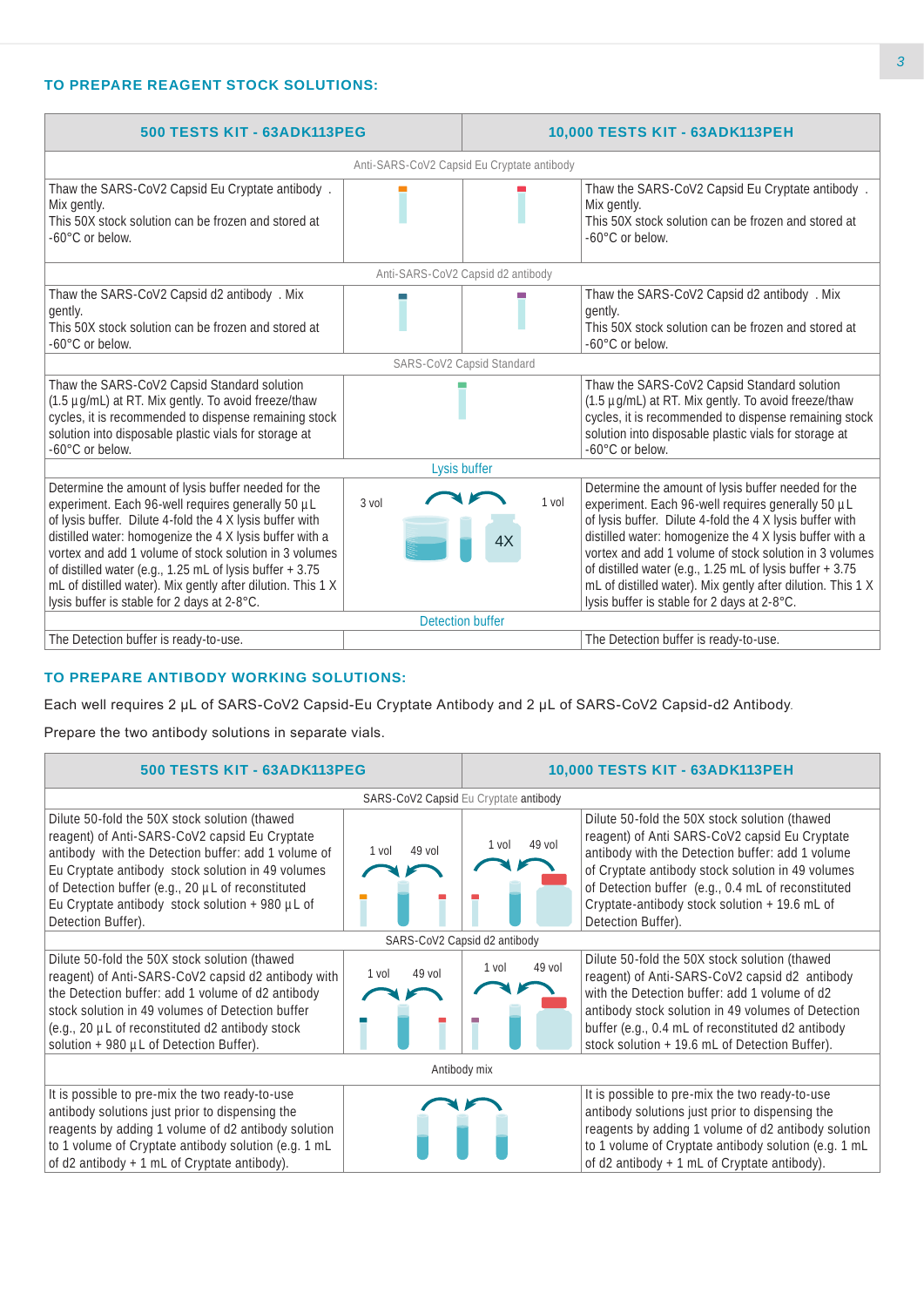# **TO PREPARE STANDARD WORKING SOLUTIONS:**

- Each well requires 16 µL of standard.
- Dilute the standard stock solution serially with lysis buffer #5 (1X)
- In order to check for a potential interference effect from your own assay buffer when using the assay for the first time, we highly recommend the parallel preparation of a standard curve in your own supplemented cell culture medium and in lysis buffer #5 (1X).
- In order to counteract any standard sticking, we recommend changing tips between each dilution.

#### A recommended standard dilution procedure is listed and illustrated below:

Dilute the standard stock solution 20-fold with lysis buffer; this yields the Standard Max solution (1.5 µg/mL)

Dilute the standard stock solution 20-fold with lysis buffer #5 (1X) to prepare high standard (Std7): e.g. take 10 µL of standard stock solution and add it to 190 µL of lysis buffer #5 (1X). Mix gently.

Use the high standard (Std7) to prepare the standard curve using 1/2.2 serial dilutions as follows:

- Dispense 120 µL of lysis buffer #5 (1X) in each vial from Std6 to Std 0.
- Add 100 µL of standard to 120 µL of lysis buffer #5 (1X), mix gently and repeat the 1/2.2 serial dilution to make standard solutions: std6, std5, std4, std3, std2, std1.

This will create 7 standards for the analyte. Std 0 (Negative control) is lysis buffer #5 (1X) or appropriate culture medium alone.



medium

| <b>STANDARD</b>                | <b>SERIAL DILUTIONS</b>                                | <b>SARS-COV2 CAPSID WORKING</b><br><b>SOLUTIONS (PG/ML)</b> |
|--------------------------------|--------------------------------------------------------|-------------------------------------------------------------|
| <b>Standard Stock solution</b> | Thawed stock solution                                  | 1500 000                                                    |
| Standard 7                     | 10 µL Standard Stock Solution + 190 µL lysis buffer 1X | 75 000                                                      |
| Standard 6                     | 100 µL standard 7 + 120 µL lysis buffer 1X             | 34 0 91                                                     |
| Standard 5                     | 100 µL standard 6 + 120 µL lysis buffer 1X             | 15 4 9 6                                                    |
| Standard 4                     | 100 µL standard 5 + 120 µL lysis buffer 1X             | 7044                                                        |
| Standard 3                     | 100 µL standard 4 + 120 µL lysis buffer 1X             | 3 2 0 2                                                     |
| Standard 2                     | 100 µL standard 3 + 120 µL lysis buffer 1X             | 1455                                                        |
| Standard 1                     | 100 µL standard 2 + 120 µL lysis buffer 1X             | 661                                                         |
| Standard 0                     | 120 µL lysis buffer 1X                                 |                                                             |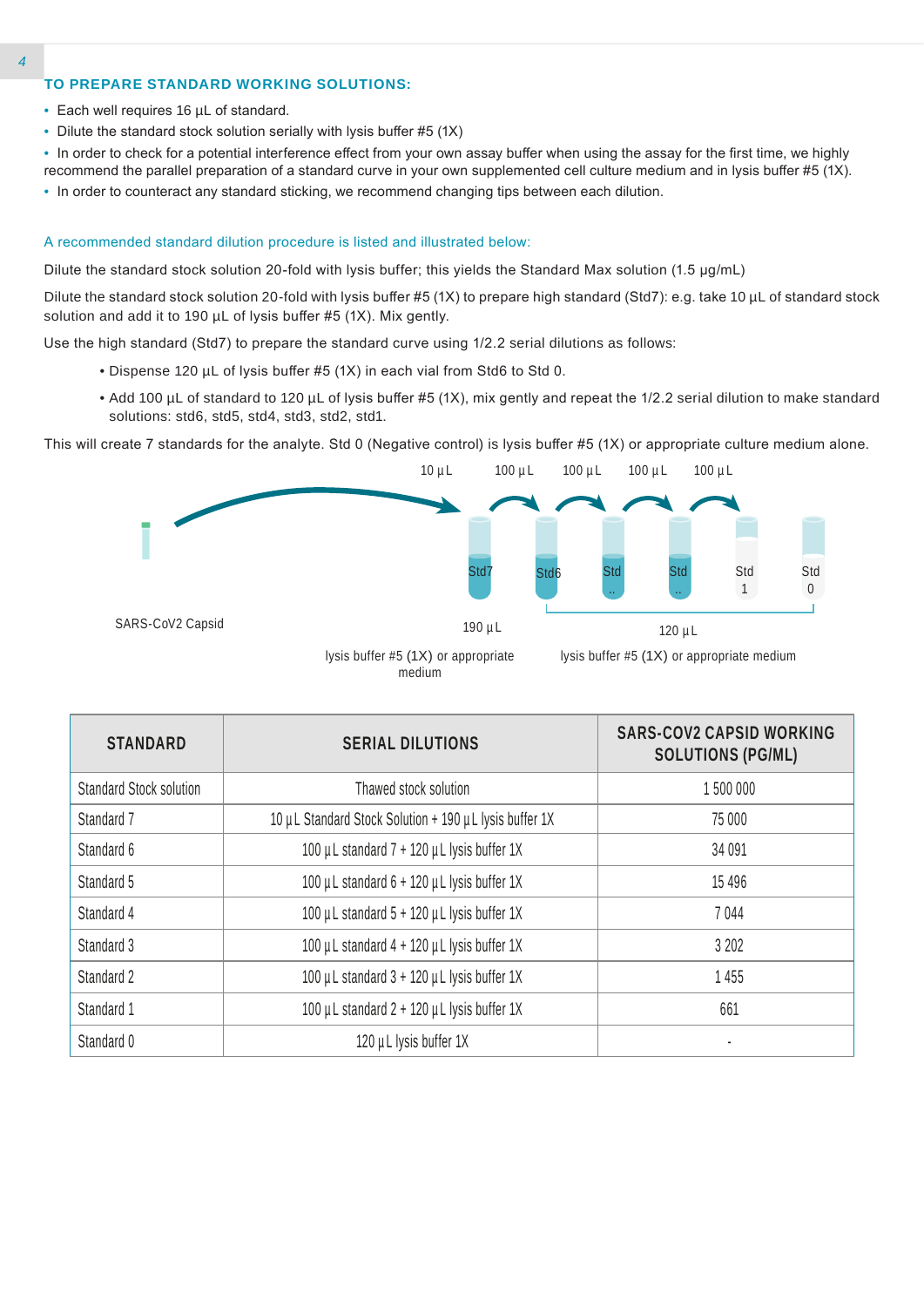# **TO PREPARE SAMPLES:**

• Each well requires 16 µL of sample.

• Just after their collection, put the samples at 4°C and test them immediately. For later use, samples should be dispensed into disposable plastic vials and stored at -60°C or below. Avoid multiple freeze/thaw cycles.

• Samples with a concentration above the highest standard (Std7) must be diluted lysis buffer #5 (1X)

• The assay can be run under a two-plate protocol, where cells are plated and stimulated in the same culture plate, then transferred to the assay plate for the HTRF® detection. This protocol enables the cells' viability and confluence to be monitored. It can also be further streamlined to a one-plate assay protocol where plating, stimulation and detection is performed in a single plate. For two-plate & one-plate assay protocols for suspension cells and adherent cells kept in medium for the lysis, we recommend to use the lysis buffer 4X (ready to use) For two-plate & one-plateassay protocols for adherent cells removing the medium for lysis, we recommend to use the lysis buffer 1X. Cell density, stimulation time, lysis step and other parameters related to the biology are cell-dependent and need to be optimized.

• To obtain additional information or support, please contact the HTRF technical support team at cisbio.com/contact-us

## **ASSAY PROTOCOL**

|                                   | Standard (Std 0 - Std7)                                                                    | <b>Samples</b>                                                 |  |  |
|-----------------------------------|--------------------------------------------------------------------------------------------|----------------------------------------------------------------|--|--|
| Step                              | Dispense 16 µL of each SARS-CoV2 Capsid standard<br>(Std 0 - Std7) into each standard well | Dispense 16 µL of each sample into each sample well            |  |  |
| $\boldsymbol{\mathsf{N}}$<br>Step | Add 2 µL of SARS-CoV2 Capsid d2 antibody working solution to all wells                     |                                                                |  |  |
| S<br>Step                         | Add 2 µL of SARS-CoV2 Capsid Eu Cryptate antibody working solution to all wells            |                                                                |  |  |
| <b>Step</b>                       | Seal the plate and incubate 2h @ RT                                                        |                                                                |  |  |
| ما<br><b>Step</b>                 |                                                                                            | Remove the plate sealer and read on an HTRF® compatible reader |  |  |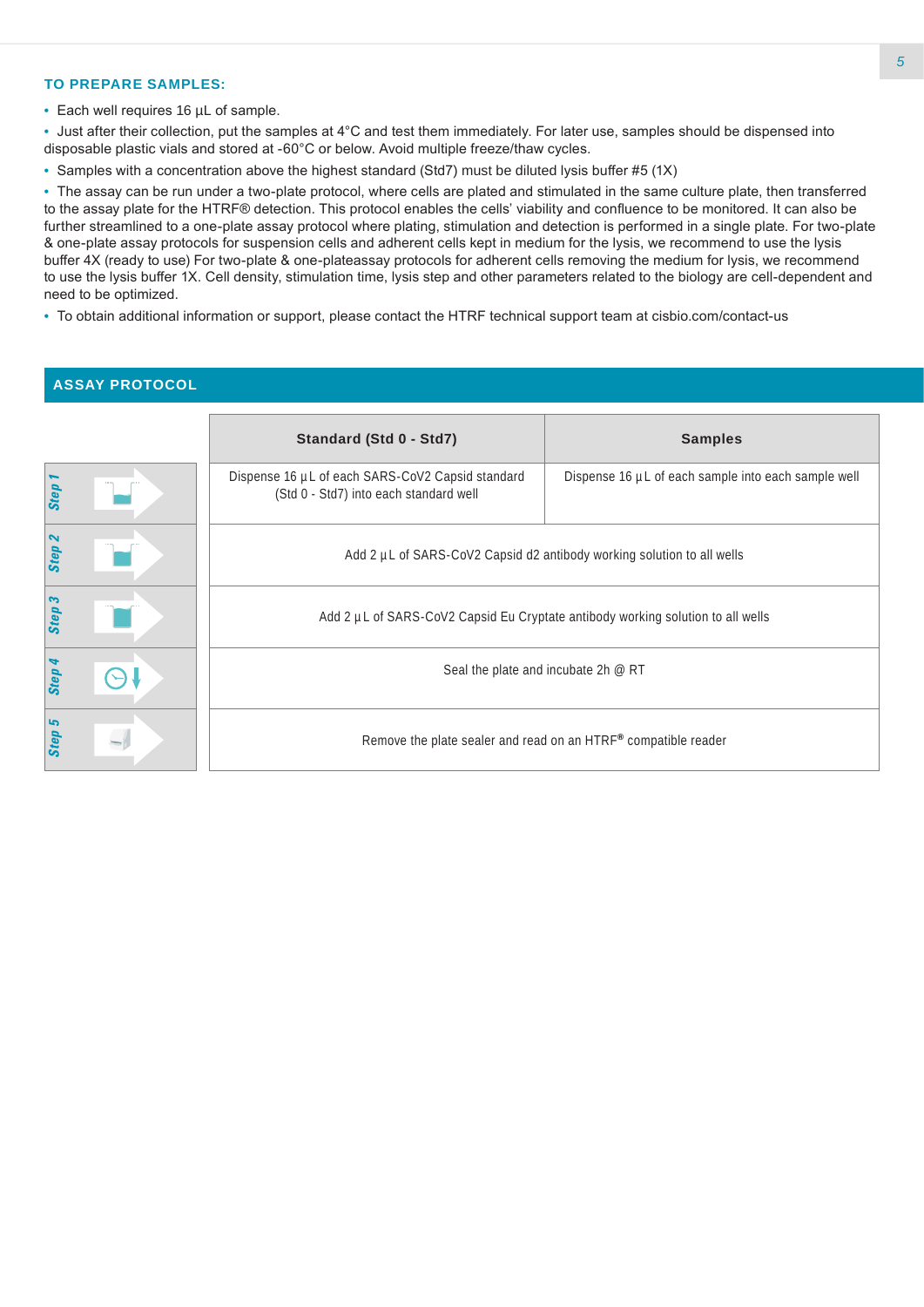|                           | 1                                                             | $\overline{2}$ | 3              | 4                                                             | 5                                                                                                                                                                                                                                                                                                                                                  | 6              |
|---------------------------|---------------------------------------------------------------|----------------|----------------|---------------------------------------------------------------|----------------------------------------------------------------------------------------------------------------------------------------------------------------------------------------------------------------------------------------------------------------------------------------------------------------------------------------------------|----------------|
|                           | 16 µL Std 0 (Negative control)                                |                |                | 16 µL Sample 1                                                |                                                                                                                                                                                                                                                                                                                                                    |                |
| $\boldsymbol{\mathsf{A}}$ | 2 µL SARS-CoV2 Capsid-d2<br>2 µL SARS-CoV2 Capsid-Eu Cryptate | Repeat Well A1 | Repeat Well A1 | 2 µL SARS-CoV2 Capsid-d2<br>2 µL SARS-CoV2 Capsid-Eu Cryptate | Repeat Well A4                                                                                                                                                                                                                                                                                                                                     | Repeat Well A4 |
|                           | 16 $\mu$ L Std 1                                              |                |                | 16 µL Sample 2                                                |                                                                                                                                                                                                                                                                                                                                                    |                |
| $\mathbf B$               | 2 µL SARS-CoV2 Capsid-d2<br>2 µL SARS-CoV2 Capsid-Eu Cryptate | Repeat Well B1 | Repeat Well B1 | 2 µL SARS-CoV2 Capsid-d2<br>2 µL SARS-CoV2 Capsid-Eu Cryptate | Repeat Well B4                                                                                                                                                                                                                                                                                                                                     | Repeat Well B4 |
|                           | 16 $\mu$ L Std 2                                              |                |                | 16 µL Sample 3                                                |                                                                                                                                                                                                                                                                                                                                                    |                |
| $\mathbf C$               | 2 µL SARS-CoV2 Capsid-d2<br>2 µL SARS-CoV2 Capsid-Eu Cryptate | Repeat Well C1 | Repeat Well C1 | 2 µL SARS-CoV2 Capsid-d2<br>2 µL SARS-CoV2 Capsid-Eu Cryptate | Repeat Well C4                                                                                                                                                                                                                                                                                                                                     | Repeat Well C4 |
|                           | 16 $\mu$ L Std                                                |                |                | 16 µL Sample                                                  |                                                                                                                                                                                                                                                                                                                                                    |                |
| D                         | 2 µL SARS-CoV2 Capsid-d2<br>2 µL SARS-CoV2 Capsid-Eu Cryptate | Repeat Well D1 | Repeat Well D1 | 2 µL SARS-CoV2 Capsid-d2<br>2 µL SARS-CoV2 Capsid-Eu Cryptate | Repeat Well D4                                                                                                                                                                                                                                                                                                                                     | Repeat Well D4 |
|                           | 16 µLStd                                                      |                |                | 16 µL Sample                                                  |                                                                                                                                                                                                                                                                                                                                                    |                |
| E                         | 2 µL SARS-CoV2 Capsid-d2<br>2 µL SARS-CoV2 Capsid-Eu Cryptate | Repeat Well E1 | Repeat Well E1 | 2 µL SARS-CoV2 Capsid-d2<br>2 µL SARS-CoV2 Capsid-Eu Cryptate | Repeat Well E4                                                                                                                                                                                                                                                                                                                                     | Repeat Well E4 |
|                           | 16 µL Std                                                     |                |                | 16 µL Sample                                                  |                                                                                                                                                                                                                                                                                                                                                    |                |
| F                         | 2 µL SARS-CoV2 Capsid-d2<br>2 µL SARS-CoV2 Capsid-Eu Cryptate | Repeat Well F1 | Repeat Well F1 | 2 µL SARS-CoV2 Capsid-d2<br>2 µL SARS-CoV2 Capsid-Eu Cryptate | Repeat Well F4                                                                                                                                                                                                                                                                                                                                     | Repeat Well F4 |
|                           | 16 µL Std                                                     |                |                | 16 µL Sample                                                  |                                                                                                                                                                                                                                                                                                                                                    |                |
| $\mathsf{G}$              | 2 µL SARS-CoV2 Capsid-d2<br>2 µL SARS-CoV2 Capsid-Eu Cryptate | Repeat Well G1 | Repeat Well G1 | 2 µL SARS-Co<br>2 µL SARS-CoV2<br>Eu Cryptate                 | Repeat Well G4                                                                                                                                                                                                                                                                                                                                     | Repeat Well G4 |
|                           | 16 µL Std                                                     |                |                | $1 2 3$ 4<br>16µ                                              | $\fbox{6}\  \, \vert\  \, 7\ \, \vert\  \, 8\ \, \vert\  \, 9\ \, \vert\  \, 10\,\vert\  \, 11\ \, \vert\  \, 12\ \, \vert\  \, 13\ \, \vert\  \, 14\ \, \vert\  \, 15\ \, \vert\  \, 16\ \, \vert\  \, 17\ \, \vert\  \, 18\ \, \vert\  \, 19\ \, \vert\  \, 20\ \, \vert\ 21\ \, \vert\ 22\ \, \vert\ 23\ \, \vert\ 24\ \, \vert\ 26\ \, \vert\$ |                |
| н                         | 2 µL SARS-CoV2 Capsid-d2<br>2 µL SARS-CoV2 Capsid-Eu Cryptate | Repeat Well H1 | Repeat Well H1 | $2 \mu \frac{B}{C}$                                           |                                                                                                                                                                                                                                                                                                                                                    |                |

H I J K L M N O P Q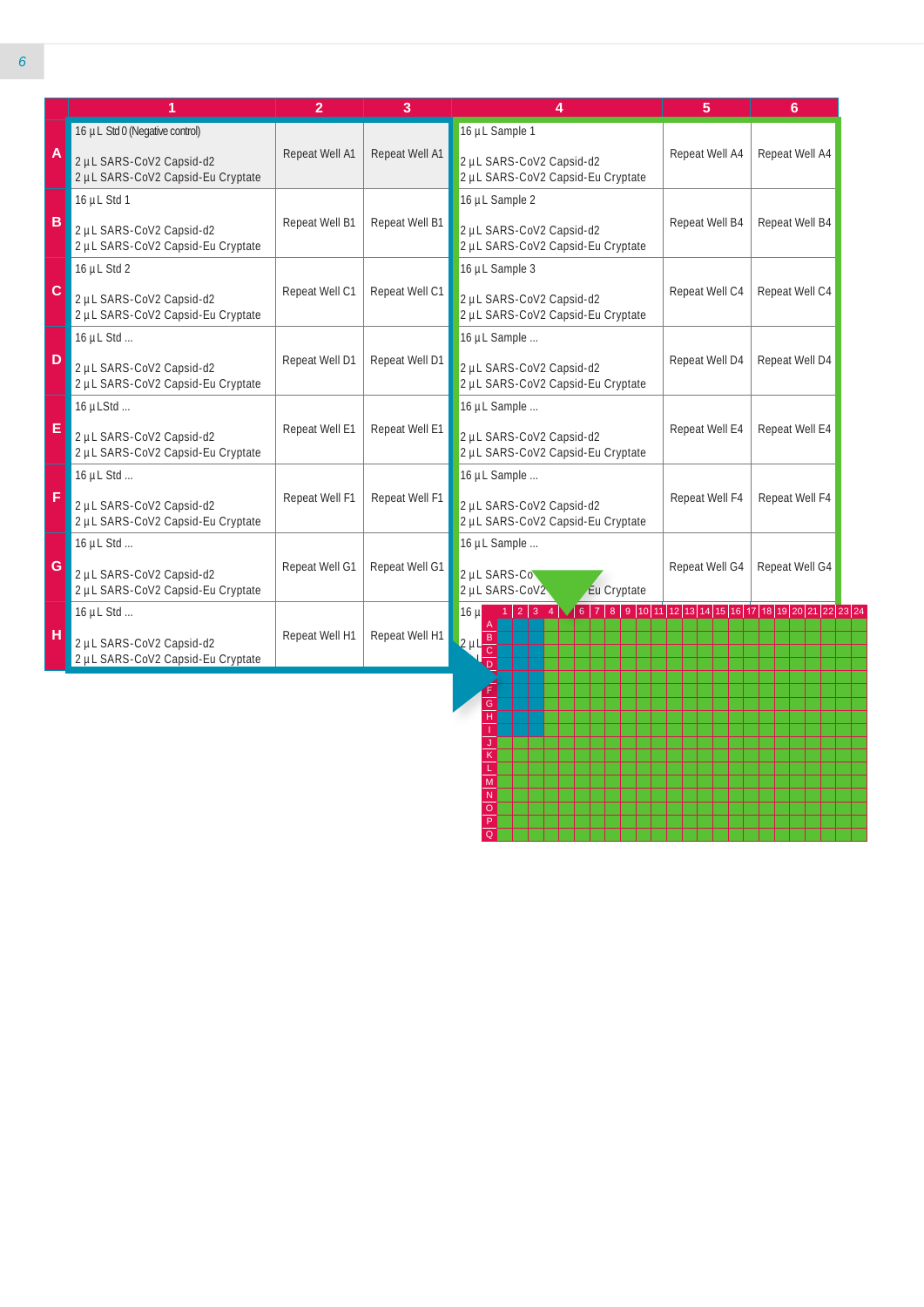# **DATA REDUCTION**

1. Calculate the ratio of the acceptor and donor emission signals for each individual well.

 $Ratio = \frac{Signal 665 nm}{...}$ Signal 620 nm  $- x 10<sup>4</sup>$ 

2. Calculate the % CVs. The mean and standard deviation can then be worked out from ratio replicates.

CV (%)= Standard deviation Mean Ratio  $- x 100$ 

For more information about data reduction, please visit http://www.cisbio.com/htrf-ratio-and-data-reduction

# **RESULTS**

This data must not be substituted for the data obtained in the laboratory and should be considered only as an example.

Results may vary from one HTRF® compatible reader to another.

Standard curve fitting with the 4 Parameter Logistic (4PL) model (with 1/Y² weighting):

|                               | Ratio (1) | CV(2) |
|-------------------------------|-----------|-------|
| Standard 0 - Negative control | 719       | 5%    |
| Standard 1 - 661 pg/mL        | 835       | 4%    |
| Standard 2 - 1,455 pg/mL      | 1050      | 9%    |
| Standard 3 - 3,202 pg/mL      | 1917      | 8%    |
| Standard 4 - 7,044 pg/mL      | 3817      | 0%    |
| Standard 5 - 15,496 pg/mL     | 7308      | 3%    |
| Standard 6 - 34,091 pg/mL     | 14759     | 4%    |
| Standard 7 - 75,000 pg/mL     | 22637     | 2%    |